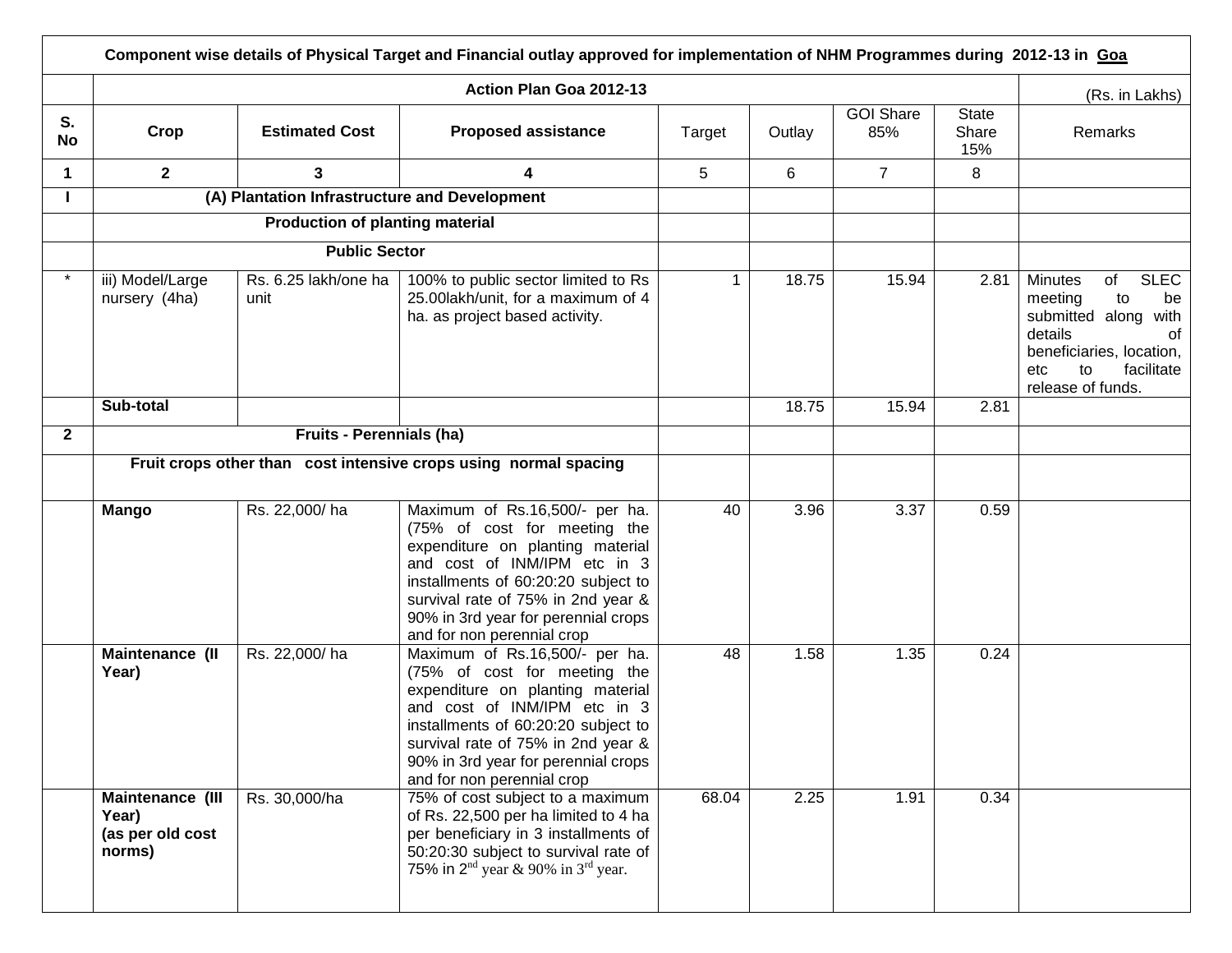|                         | Fruits - Non Perennials (ha)                        |                 |                                                                                                                                                                                                                                                                                       |                 |       |       |      |  |
|-------------------------|-----------------------------------------------------|-----------------|---------------------------------------------------------------------------------------------------------------------------------------------------------------------------------------------------------------------------------------------------------------------------------------|-----------------|-------|-------|------|--|
|                         | Banana (Sucker)                                     | Rs.45,000/ha    | Maximum of 22500/- per ha. (50%<br>of cost for meeting the expenditure<br>on planting material and cost of<br>material for INM/IPM<br>in 2<br>75:25).subject to<br>installments<br>survival rate of 90% in second<br>year).                                                           | $\overline{25}$ | 4.22  | 3.59  | 0.63 |  |
|                         | <b>Maintenance (I)</b><br>Year)                     | do              | $\overline{d}$                                                                                                                                                                                                                                                                        | $\overline{44}$ | 2.48  | 2.10  | 0.37 |  |
|                         | Sub-total                                           |                 |                                                                                                                                                                                                                                                                                       |                 | 14.48 | 12.31 | 2.17 |  |
|                         | Spices (For a maximum area of 4 ha per beneficiary) |                 |                                                                                                                                                                                                                                                                                       |                 |       |       |      |  |
|                         | (a) Seed spices<br>and Rhizomatic<br>Spices.        | Rs. 25,000 / ha | Maximum of Rs. 12,500/- per ha.<br>(50% of cost for meeting the<br>expenditure on planting material and<br>cost of material for INM/IPM etc).                                                                                                                                         | 5               | 0.63  | 0.5   | 0.1  |  |
|                         | Perennial spices<br>Pepper                          | Rs. 40,000ha    | Maximum of Rs. 20,000/- per ha<br>(@50% of cost for meeting the<br>expenditure on planting material and<br>cost of material for INM/IPM etc).                                                                                                                                         | 5               | 1.00  | 0.85  | 0.15 |  |
|                         | Sub-total                                           |                 |                                                                                                                                                                                                                                                                                       |                 | 1.63  | 1.38  | 0.24 |  |
| $\overline{\mathbf{4}}$ |                                                     |                 | Plantation crops (For a maximum area of 4 ha per beneficiary)                                                                                                                                                                                                                         |                 |       |       |      |  |
|                         | Cashew                                              | Rs. 40,000ha    | Maximum of Rs. 20,000/- per ha<br>(50% of cost for meeting the<br>expenditure on planting material<br>and cost of material for INM/IPM<br>etc) in 3 installments of 60:20:20<br>subject to survival rate of 75% in<br>second year and 90% in third year<br>for a maximum area of 4 ha | 175             | 21.00 | 17.85 | 3.15 |  |
|                         | Maintenance (II<br>Year)                            | do              | do                                                                                                                                                                                                                                                                                    | 438             | 17.52 | 14.89 | 2.63 |  |
|                         | Maintenance (III<br>Year)                           | do              | do                                                                                                                                                                                                                                                                                    | 510             | 20.40 | 17.34 | 3.06 |  |
|                         | Sub-total                                           |                 |                                                                                                                                                                                                                                                                                       |                 | 58.92 | 17.85 | 3.15 |  |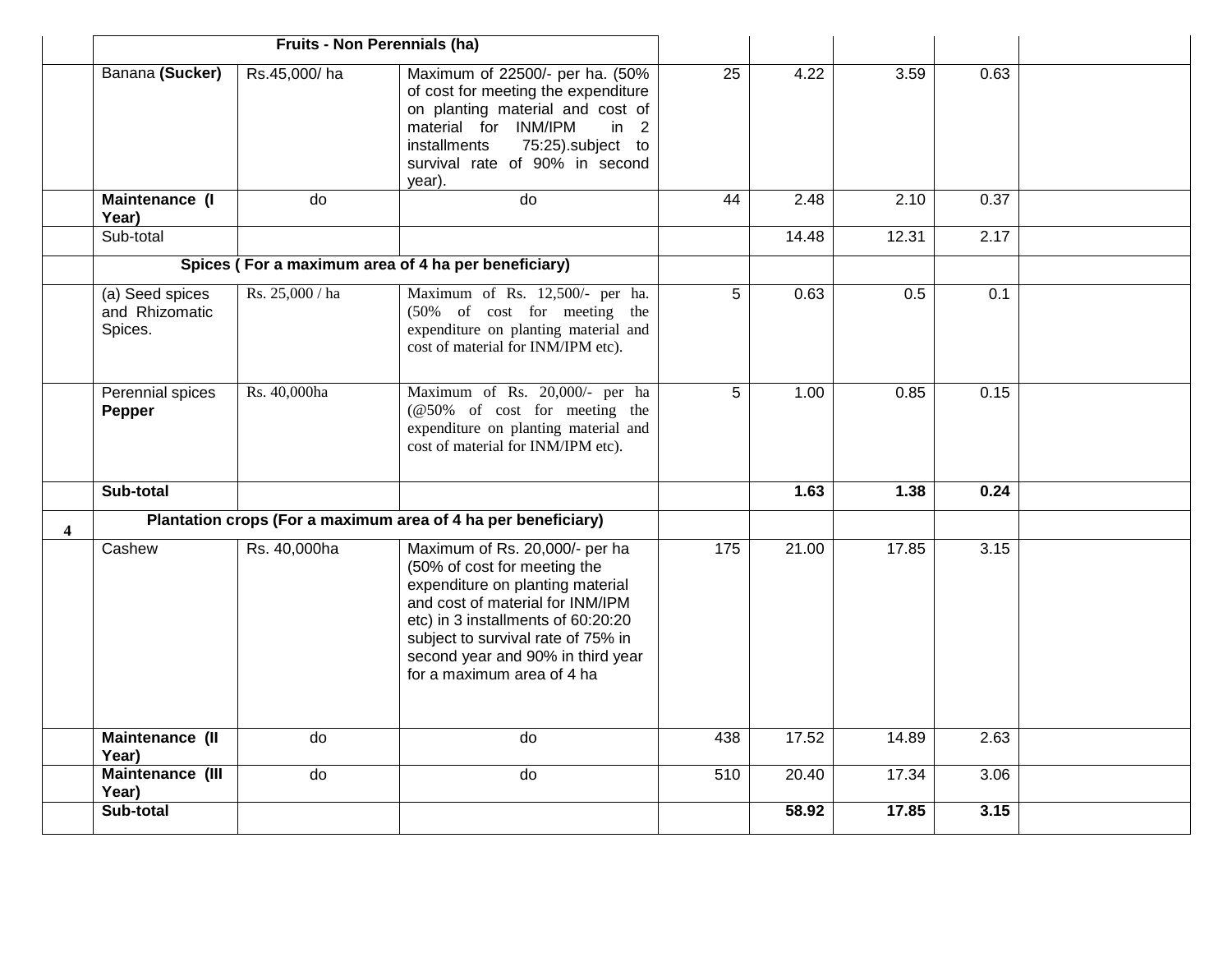| 5 | Rejuvenation/<br>replacement of<br>senile plantation.                            | Rs.30,000/ha<br>(average)                          | 50% of the total cost subject to a<br>maximum of Rs. 15,000/ha to a<br>limited of 2 ha per beneficiary.<br>Actual cost to be claimed based on<br>the nature and requirement of the<br>crop to be rejuvenated. | 35             | 5.25   | 4.46  | 0.79  |                                       |
|---|----------------------------------------------------------------------------------|----------------------------------------------------|---------------------------------------------------------------------------------------------------------------------------------------------------------------------------------------------------------------|----------------|--------|-------|-------|---------------------------------------|
| 6 |                                                                                  | <b>Protected cultivation</b>                       |                                                                                                                                                                                                               |                |        |       |       |                                       |
|   |                                                                                  | <b>Naturally ventilated system</b>                 |                                                                                                                                                                                                               |                |        |       |       |                                       |
|   | Tubular structure                                                                | Rs. 935/ Sq.m                                      | 50% of the cost limited to 1000<br>Sq.m per beneficiary.                                                                                                                                                      | 1.20           | 56.10  | 47.69 | 8.42  |                                       |
|   |                                                                                  | 3. Shade Net House                                 |                                                                                                                                                                                                               |                |        |       |       |                                       |
|   | Tubular structure                                                                | Rs. 600/ Sq.m                                      | 50% of cost limited to 4000 Sq.m<br>per beneficiary.                                                                                                                                                          | 0.50           | 15.00  | 12.8  | 2.3   |                                       |
|   | <b>Plastic Tunnels</b>                                                           | Rs.30/ Sq.m                                        | 50% of cost limited 1000 sqmt per<br>beneficiary.                                                                                                                                                             | 0.50           | 0.30   | 0.3   | 0.0   |                                       |
|   | <b>Cost of planting</b><br>material and<br>input of<br>flowers for poly<br>house | Rs.500/ Sq.m                                       | 50% of cost limited to 500 Sq.m<br>per beneficiary                                                                                                                                                            | 1.57           | 39.25  | 33.36 | 5.89  |                                       |
|   | Sub-total                                                                        |                                                    |                                                                                                                                                                                                               | 3.77           | 110.65 | 94.05 | 16.60 |                                       |
| 7 |                                                                                  | <b>Organic Farming</b>                             |                                                                                                                                                                                                               |                |        |       |       |                                       |
|   | Organic<br>Certification                                                         | Project based                                      | Rs. 5 lakh for a cluster of 50 ha<br>which will include Rs.1.50 lakh in<br>first year, Rs. 1.50 lakh in second<br>year and Rs. 2.00 lakh in third<br>year.                                                    | 9              | 13.50  | 11.48 | 2.03  | Project to be<br>submitted            |
|   | Organic<br>Certification (III<br>Year)                                           |                                                    |                                                                                                                                                                                                               | $\overline{7}$ | 14.00  | 11.90 | 2.10  | Project to be<br>submitted            |
|   |                                                                                  |                                                    | Vermi compost Units /organic input production unit                                                                                                                                                            |                |        |       |       |                                       |
|   | Permanent<br>structure                                                           | Rs. 60,000/ unit for<br>permanent structure<br>and | 50% of cost conforming to the size<br>of the unit of 30'x8'x2.5' dimension<br>of permanent structure to be<br>administered on pro-rata basis.                                                                 | 10             | 3.00   | 2.55  | 0.45  |                                       |
|   | certification cost                                                               |                                                    |                                                                                                                                                                                                               | 16             | 27.50  | 23.38 | 4.13  |                                       |
|   | Sub-total                                                                        |                                                    |                                                                                                                                                                                                               | 42.00          | 58.00  | 25.93 | 4.58  |                                       |
| 8 |                                                                                  | Pollination support through beekeeping             |                                                                                                                                                                                                               |                |        |       |       |                                       |
|   | (c) Honey bee<br>colony                                                          | Rs. 1400/ colony of<br>4 frames                    | 50% of cost limited to 50 colonies /<br>beneficiary.                                                                                                                                                          | 150            | 1.05   | 0.89  | 0.16  | List of Beneficiaries to<br>be given. |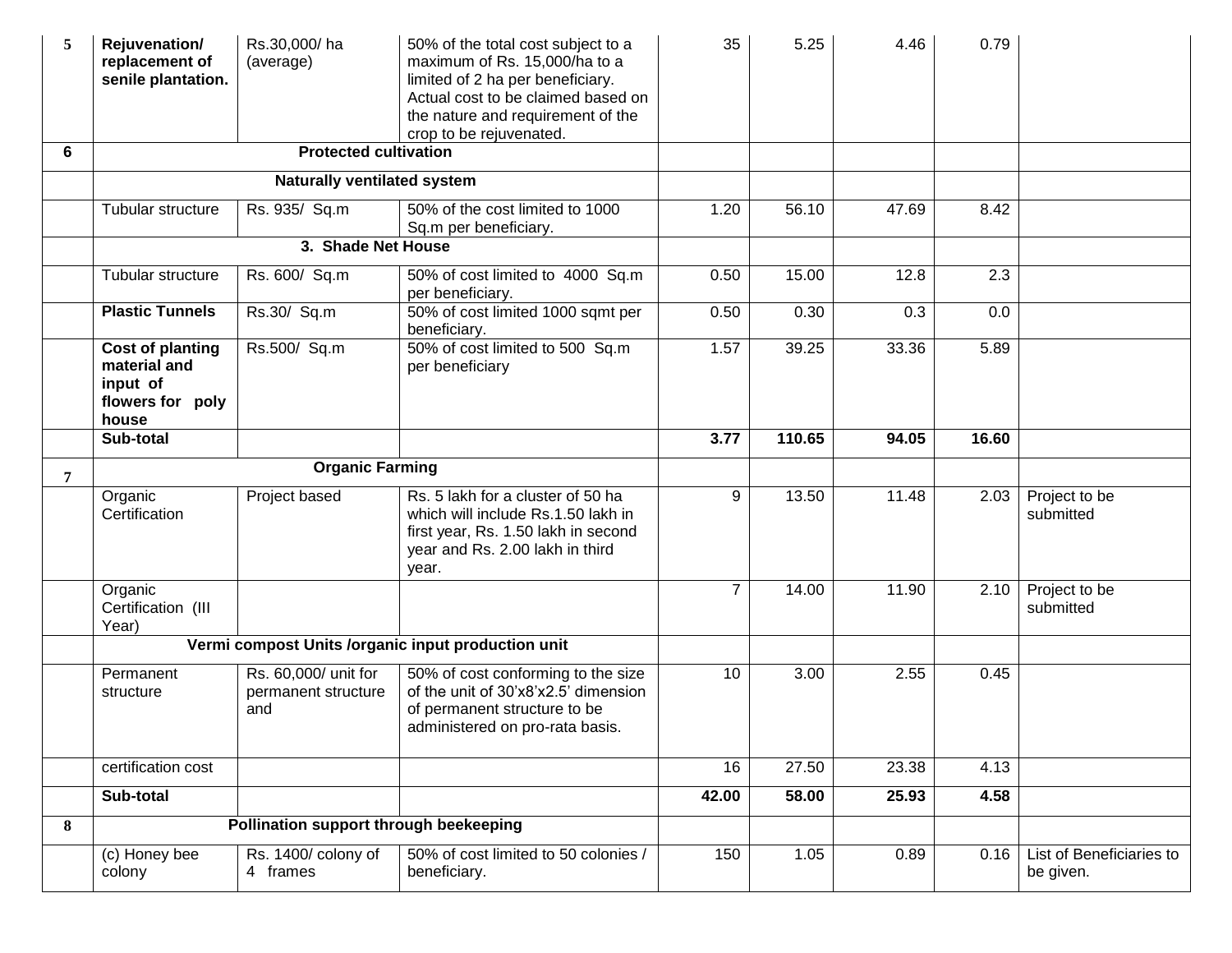|    | (d) Hives                                                                                                            | Rs. 1600/hive                                                    | 50% of cost limited to 50 colonies /<br>beneficiary.          | 100             | 0.80  | 0.7   | 0.1  | List of Beneficiaries to<br>be given.                                                                                                                                    |
|----|----------------------------------------------------------------------------------------------------------------------|------------------------------------------------------------------|---------------------------------------------------------------|-----------------|-------|-------|------|--------------------------------------------------------------------------------------------------------------------------------------------------------------------------|
|    | (e) Equipment<br>including honey<br>extractor (4<br>frame), food<br>grade container<br>(30 kg), net, etc.            | Rs. 14,000/set                                                   | 50% of the cost limited to one set<br>per beneficiary.        | 10 <sup>1</sup> | 0.70  | 0.60  | 0.11 | List of Beneficiaries to<br>be given.                                                                                                                                    |
|    | Sub-total                                                                                                            |                                                                  |                                                               | 260             | 2.55  | 2.17  | 0.38 |                                                                                                                                                                          |
| 10 |                                                                                                                      | Human Resource Development (HRD)                                 |                                                               |                 |       |       |      |                                                                                                                                                                          |
|    | (c) Training of<br>farmers                                                                                           |                                                                  |                                                               |                 |       |       |      |                                                                                                                                                                          |
|    | Within the State<br>(one day)                                                                                        | Rs. 750/day per<br>farmer excluding<br>transport                 | 100% of the cost.                                             | 300             | 3.13  | 2.66  | 0.47 |                                                                                                                                                                          |
|    | Outside the State<br>including transport                                                                             | Rs. 1000/day per<br>farmer excluding<br>transport                | 100% of the cost.                                             | 60              | 3.12  | 2.7   | 0.5  |                                                                                                                                                                          |
|    |                                                                                                                      | <b>Exposure visit of farmers</b>                                 |                                                               |                 |       |       |      |                                                                                                                                                                          |
|    | (i) Within the<br>District (one day)<br>including transport                                                          | Rs.250/day per<br>farmer excluding<br>transport                  | 100% of the cost.                                             | 300             | 0.90  | 0.77  | 0.14 |                                                                                                                                                                          |
|    | (ii) Within the<br>State (one day)<br>including transport                                                            | Rs. 300/day per<br>farmer excluding<br>transport                 | 100% of the cost.                                             | 150             | 5.40  | 4.59  | 0.81 |                                                                                                                                                                          |
|    |                                                                                                                      |                                                                  | Training / study tour of technical staff/ field functionaries |                 |       |       |      |                                                                                                                                                                          |
|    | (ii) Study tour to<br>progressive<br>States/ units<br>(group of<br>minimum 5<br>participants)<br>including transport | Rs.650.00/day per<br>participant plus<br>TA/DA, as<br>admissible | 100% of the cost.                                             | 40              | 2.00  | 1.70  | 0.30 |                                                                                                                                                                          |
|    | Sub-total                                                                                                            |                                                                  |                                                               | 850.00          | 14.55 | 12.37 | 2.18 |                                                                                                                                                                          |
| 11 |                                                                                                                      |                                                                  | <b>INTEGRATED POST HARVEST MANAGEMENT</b>                     |                 |       |       |      |                                                                                                                                                                          |
|    | Pack house / On<br>farm collection &<br>storage unit                                                                 | Rs. 3.00 Lakh/ per<br>unit with size of<br>9Mx6M                 | 50% of the capital cost.                                      | $\overline{2}$  | 1.50  | 1.3   | 0.2  | <b>SLEC</b><br>of<br>Minutes<br>meeting<br>to<br>be<br>submitted along with<br>details<br>of<br>beneficiaries, location,<br>facilitate<br>etc<br>to<br>release of funds. |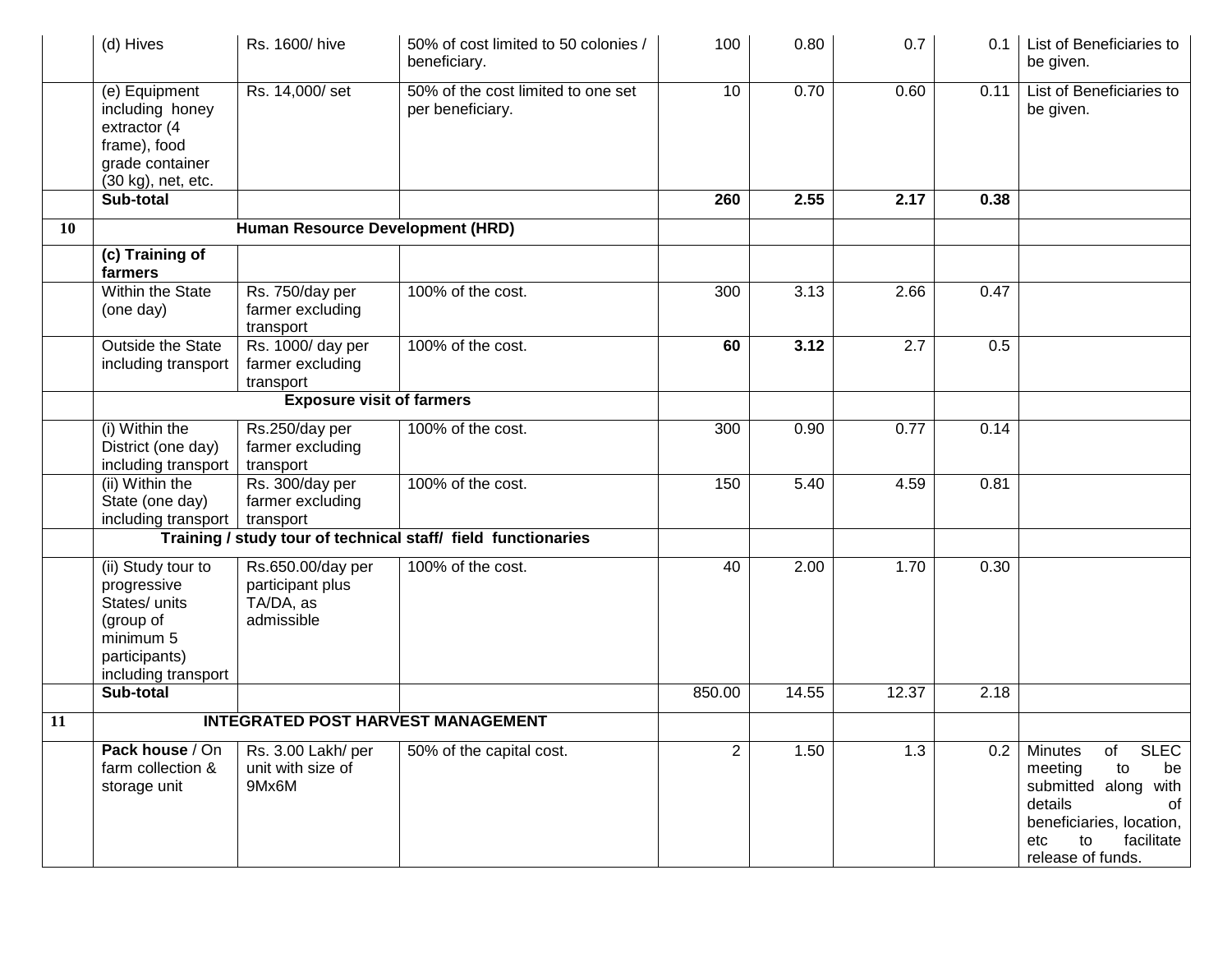|    | Mobile pre cooling<br>unit<br>project in<br>general areas                                                                                                                       | Rs. 24.00 lakh/unit<br>for 5 MT capacity                                                                                                               | Credit linked back-ended subsidy<br>@40% of the cost of project in<br>General areas for 5MT capacity.                                                                        | $\mathbf{1}$ | 6.00  | 5.1   | 0.9           | Project to be<br>submitted                                                   |
|----|---------------------------------------------------------------------------------------------------------------------------------------------------------------------------------|--------------------------------------------------------------------------------------------------------------------------------------------------------|------------------------------------------------------------------------------------------------------------------------------------------------------------------------------|--------------|-------|-------|---------------|------------------------------------------------------------------------------|
|    | Primary/ Mobile /<br>Minimal<br>processing unit                                                                                                                                 | Rs. 24.00 lakh/unit.                                                                                                                                   | Credit linked back-ended subsidy<br>@40% of the cost of project in<br>General areas.                                                                                         | $\mathbf{1}$ | 9.60  | 8.2   | 1.4           | Project to be<br>submitted                                                   |
|    | Refer vans /<br>containers                                                                                                                                                      | Rs. 24.00 lakh/ unit<br>for 6 MT capacity                                                                                                              | Credit linked back-ended subsidy<br>@40% of the cost of project in<br>General areas.                                                                                         | $\mathbf{1}$ | 9.60  | 8.16  | 1.44          | Project to be<br>submitted                                                   |
|    | Sub-total                                                                                                                                                                       |                                                                                                                                                        |                                                                                                                                                                              | 5.00         | 26.70 | 8.16  | 1.44          |                                                                              |
|    |                                                                                                                                                                                 | HORTICULTURAL PRODUCE                                                                                                                                  | ESTABLISHMENT OF MARKETING INFRASTRUCTURE FOR                                                                                                                                |              |       |       |               |                                                                              |
|    | <b>Rural Markets/</b><br>Apni mand<br>ies /Direct<br>markets                                                                                                                    | Rs. 20 lakh/ unit                                                                                                                                      | Credit linked back-ended subsidy<br>@ 40% of the capital cost of<br>project in general areas and 55%<br>in case of Hilly & Scheduled areas<br>for individual entrepreneurs.  | $\mathbf{2}$ | 16.00 | 13.6  | $2.4^{\circ}$ | Project to be<br>submitted                                                   |
|    | Functional<br>Infrastructure: for<br>collection, sorting/<br>grading, packing<br>units etc<br>project in<br>general areas                                                       | Rs.15.00 lakh/unit                                                                                                                                     | Credit linked back-ended subsidy<br>@ 40% of the capital cost of<br>project in general areas and 55 %<br>in case of Hilly & Scheduled areas<br>for individual entrepreneurs. | 4            | 24.00 | 20.4  | 3.6           | Project to be<br>submitted                                                   |
|    | Sub-total                                                                                                                                                                       |                                                                                                                                                        |                                                                                                                                                                              | 6            | 40.00 | 34.00 | 6.00          |                                                                              |
|    |                                                                                                                                                                                 | <b>Mission Management</b>                                                                                                                              |                                                                                                                                                                              |              |       |       |               |                                                                              |
|    |                                                                                                                                                                                 | <b>State Level</b>                                                                                                                                     |                                                                                                                                                                              |              |       |       |               |                                                                              |
| 12 | State & Districts<br><b>Mission Offices</b><br>and implementing<br>agencies for<br>administrative<br>expenses, project,<br>preparation,<br>computerization,<br>contingency etc. | 5% of total annual<br>expenditure on the<br>basis of appraised<br>needs to State<br><b>Horticulture Mission</b><br>(SHM) /<br>implementing<br>Agencies | 100%assistance.                                                                                                                                                              |              | 20.00 | 17.00 | 3.00          | Fund to be utilized @<br>5% of actual<br>Expenditure incurred<br>by the SHM. |
|    | <b>Technical Support</b><br>Group (TSG                                                                                                                                          |                                                                                                                                                        |                                                                                                                                                                              |              | 8.52  | 7.24  | 1.28          | Project to be<br>submitted                                                   |